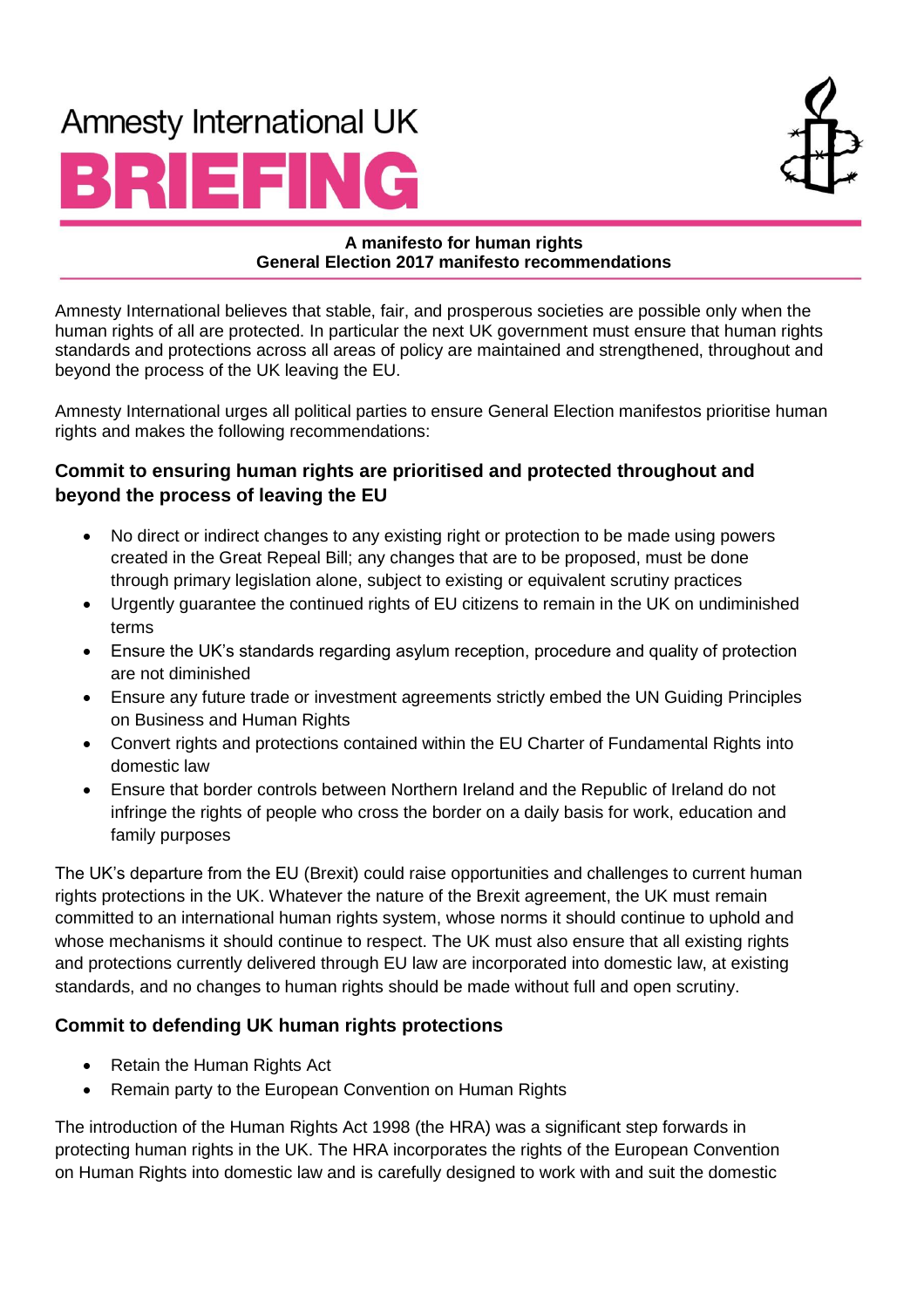## AMNESTY INTERNATIONAL IN SCOTLAND BRIEFING A MANIFESTO FOR HUMAN RIGHTS

parliamentary system. The HRA has had a highly positive influence, encouraging a thoughtful human rights based culture amongst decision makers at all levels and empowering individuals to speak up and challenge authorities.

The next UK government should also commit to remaining party to the European Convention on Human Rights. Any change to the relationship with the European Court of Human Rights or withdrawing from the Convention altogether would be an unprecedented regressive move for a democratic nation. To our knowledge the only states to withdraw from post-second world war human rights conventions are Venezuela and North Korea.

If states across Europe followed the UK's lead in withdrawing from or reneging on their Convention obligations, the protection the Court provides – the only reliable recourse to justice that many millions of Europe's citizens are currently able to access – would be irreparably damaged, heralding a regression in justice and fairness unseen in the last seven decades.

Moreover, leaving the Convention would have huge and complex implications for devolution and the Union, because the Convention is written into devolution legislation. To leave the Convention would mean amending the Scotland Act, the Good Friday Agreement (an international treaty lodged with the United Nations) and the Wales Act. A "British Bill of Rights" or any changes to the UK's relationship to the European Convention of Human Rights would require legislative consent from the Scottish Parliament and other devolved administrations.

#### **Commit to protecting the rights of people seeking asylum in the UK and elsewhere**

- Refrain from migration deals with other countries that do not respect refugee and other human rights
- Guarantee existing resettlement commitments to May 2020 and make new commitments extending existing programmes over the remainder of the next parliament
- Fulfil the UK's international obligation to providing asylum to refugees without discrimination whether on grounds of nationality, the way by which they come to the UK or other reasons
- Ensure all refugees in the UK, including children, have access to family reunion rights.

The global refugee situation has become increasingly dire. While thousands die on journeys fleeing conflict and persecution, the continued refusal of some countries to share responsibility in providing asylum has encouraged others to abandon their responsibilities. This is increasing the need for more people to turn to smugglers and move further in search of safety because their situation elsewhere is unsafe or unsustainable.

#### **Commit to a UK foreign policy which champions human rights**

- Publicly champion human rights standards on every high-level bilateral visit
- Confirm funding for human rights work abroad will be maintained or otherwise increased, and that the UK's financial and political resources currently devoted to human rights work through the EU will be ring-fenced post-Brexit
- Require all UK diplomatic missions to develop, implement and evaluate a human rights strategy, in consultation with local human rights experts, and call out any regressive measures

The Government plays a significant role in the protection and promotion of human rights abroad, both bilaterally and multi-laterally, and particularly through the EU and the UN. It has for example

#### AMNESTY INTERNATIONAL in SCOTLAND

**For more information on any of the issues contained in this briefing, please contact Paul on 0131 718 6685 or [paul.daly@amnesty.org.uk](file:///C:/Users/nmcauliffe/AppData/Local/Microsoft/Windows/Temporary%20Internet%20Files/Content.Outlook/YS4283QT/paul.daly@amnesty.org.uk)**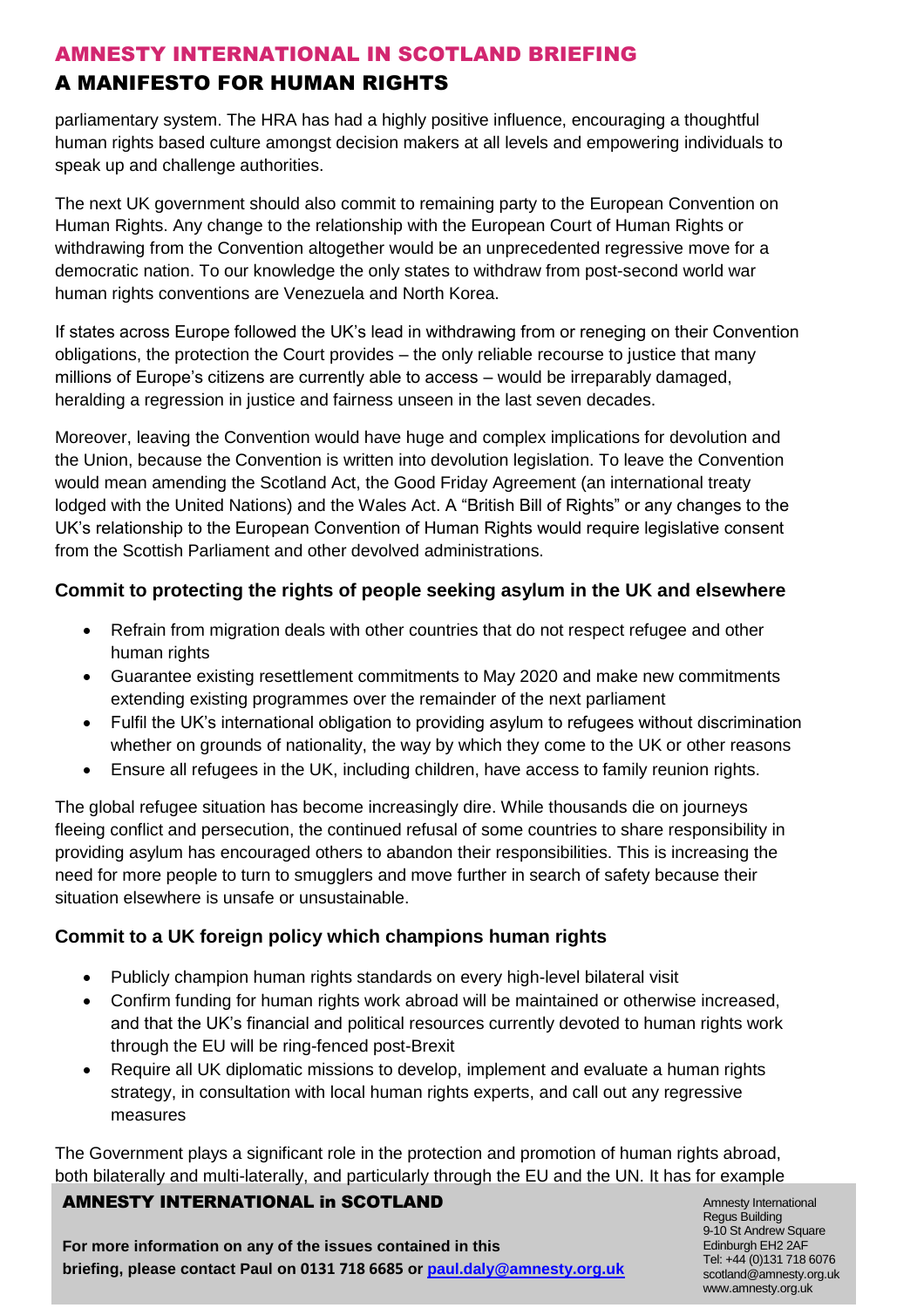# A MANIFESTO FOR HUMAN RIGHTS

helped to prevent sexual violence and promote women's political participation; protect LGBTIQ and other human rights defenders; reduce use of the death penalty; and to bring war crimes suspects to justice.

The Foreign and Commonwealth Office has undertaken this work in the stated belief that "the rule of law and respect for human rights are not just goods in their own right – they are also the fundamental building blocks of economic development, and thus of a more stable, peaceful and prosperous world". However, Amnesty International and others, including the Foreign Affairs Committee, have raised concern about the Government's apparent de-prioritisation of human rights work including its failure to condemn some regressive measures, and questioned whether this is linked to trade and security deals. The next UK Government must demonstrate the centrality of human rights work within UK foreign policy and practice.

This is the approach that Amnesty International wanted to see across UK governments and agencies and have been pursuing this with the Scottish Government in their international relations as well as with UK Government departments.

# **Commit to ensuring responsible arms controls which protect human rights**

- Immediately suspend the supply of all weapons at risk of being used to commit a serious violation of international law in Yemen
- Formally align UK policy to all relevant EU mechanisms vital to maintaining human rights protections over the trade and use of military, security and police equipment
- Lead by example by continuing to strengthen the UK's own arms export control systems as well as encouraging and facilitating the ATT's effective implementation and universal adoption

Successive UK governments were instrumental in delivering the first ever global treaty to curb irresponsible arms sales. The Arms Trade Treaty (ATT), like previous treaties to ban landmines and cluster bombs, clearly recognises the human rights and humanitarian imperative to prevent weapons from facilitating tremendous human suffering around the world. However, the current UK government's sale of arms to Saudi Arabia apparently disregards its obligations under the ATT. Extensive evidence exists that the Saudi-led coalition has violated international humanitarian law in the conflict in Yemen, indiscriminately targeting civilian objects, disproportionately harming civilians and even using banned cluster bombs. The UK has supplied the Saudi Arabian military with £3.7 billion worth of arms during the conflict.

The sale of arms to Saudi Arabia also apparently disregard aspects of EU law. The EU has been a key mechanism through which the UK has worked to strengthen controls over the trade in Military, Security and Police equipment. Amnesty International is concerned that the UK's human rights protections over trade in these goods could be seriously compromised through Brexit, as the UK has hitherto chosen to develop these controls at the multilateral level, largely through membership of the EU. For example, the UK's own national arms export control legislation is derived directly from the EU Common Position on arms export controls which currently stipulates that arms cannot be sold where there is a clear risk that they might contribute to serious human rights violations.

# **Commit to putting the rights of women and girls front and centre of government policy**

• Ratify and implement the Istanbul Convention

# AMNESTY INTERNATIONAL in SCOTLAND

**For more information on any of the issues contained in this briefing, please contact Paul on 0131 718 6685 or [paul.daly@amnesty.org.uk](file:///C:/Users/nmcauliffe/AppData/Local/Microsoft/Windows/Temporary%20Internet%20Files/Content.Outlook/YS4283QT/paul.daly@amnesty.org.uk)**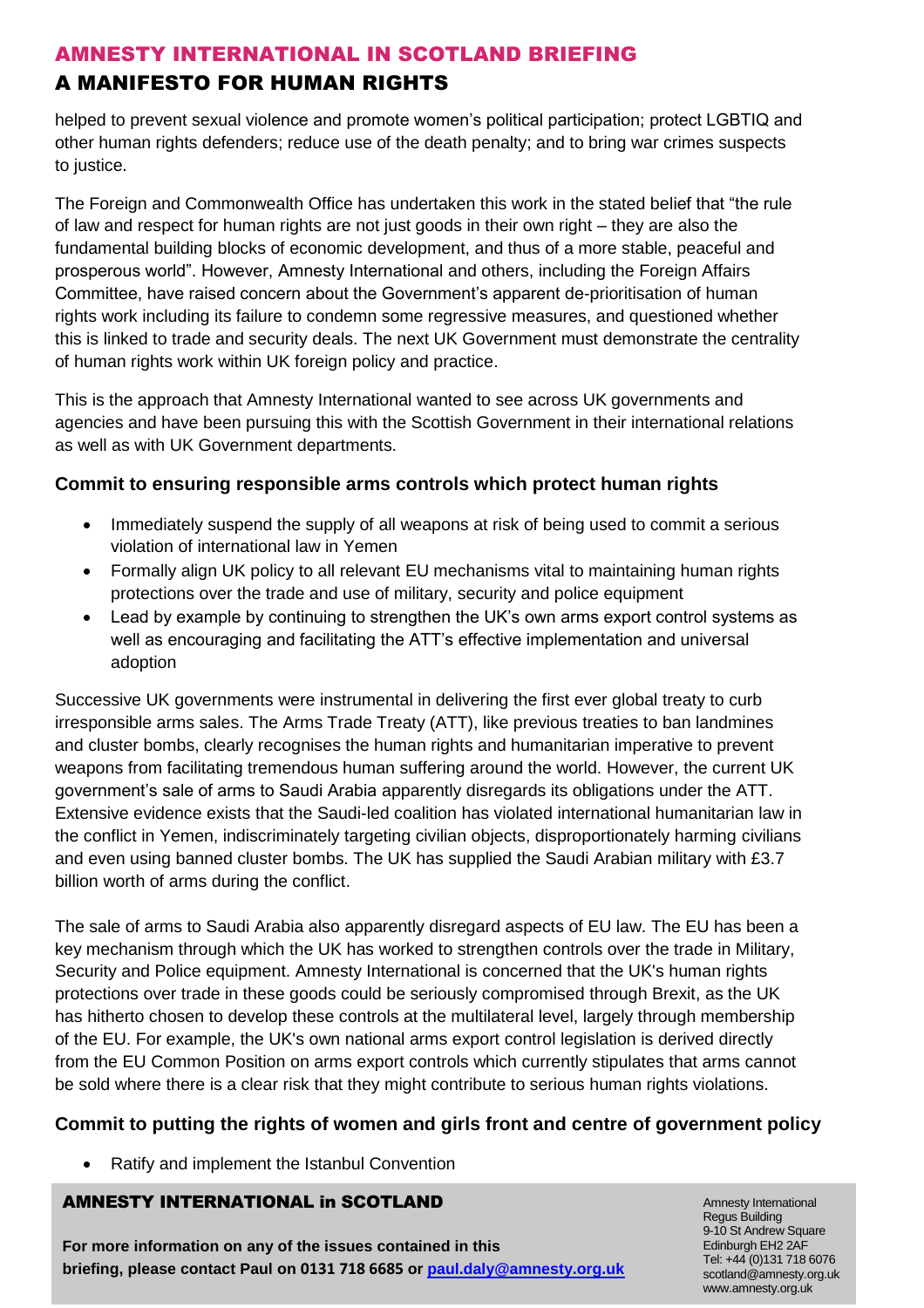## A MANIFESTO FOR HUMAN RIGHTS

- Ensure that the law governing access to abortion in Northern Ireland fully complies with international human rights law by decriminalising abortion\*
- Commit to increasing support for women human rights defenders, through ensuring access to gender sensitive protection and resources, incorporating their priorities and voices into UK led initiatives (such as the Ending Sexual Violence in Conflict Initiative or forthcoming National Action Plan on Women Peace and Security), and providing programmes to support their well-being and relief
- Place the UK at the forefront of international efforts to resist the backlash against sexual reproductive health and rights by providing resources to close the financing gap caused by the Mexico City Policy

While the efforts of successive governments have boosted the profile of gender equality issues across Whitehall, significant gaps and challenges remain, including provision of adequate resourcing and ensuring consistent application of the women human rights perspective across different government policies and departments. For example the government has failed to ratify and implement the Istanbul Convention, reduced funding of specialist services for women who have experienced domestic violence or abuse, retained abortion law in Northern Ireland which is among the most restrictive in Europe, and failed to provide adequate support for Women Human Rights Defenders (WHRDs), who are a key agents of change on all aspects of woman human rights.

Globally there has been a backlash against woman human rights manifested, amongst other things, by the reintroduction and extension of the Mexico City Policy by President Trump in January 2017, which the next UK government must strongly oppose through political and financial leadership.

\* Abortion law in Scotland has been devolved to the Scottish Parliament and Amnesty International are working with partner women's organisations to address decriminalisation of abortion in Scotland.

#### **Commit to securing Justice for Syrians**

- Support the implementation of the new UN Accountability Mechanism on Syria through substantial and sustainable funding and resourcing
- Ensure UK government and national prosecuting authorities investigate and prosecute low, mid and high level officials and individuals who have committed violations of international humanitarian law and human rights violations in Syria since 2011, based on universal iurisdiction
- Press the Syrian authorities, as part of the United Nations Security Council, to give UN monitors unhindered access to all prisons in Syria
- Support and build the capacity of Syrian human rights organisations that are documenting violations of international human rights and humanitarian law in the Syrian conflict

After more than six years of crimes under international law, including war crimes and crimes against humanity, and other serious violations committed by parties to the conflict in Syria, victims and their families have the right to truth, justice and reparation. Justice is possible in the long run if the UK and wider international community has the will to make it happen.

#### AMNESTY INTERNATIONAL in SCOTLAND

**For more information on any of the issues contained in this briefing, please contact Paul on 0131 718 6685 or [paul.daly@amnesty.org.uk](file:///C:/Users/nmcauliffe/AppData/Local/Microsoft/Windows/Temporary%20Internet%20Files/Content.Outlook/YS4283QT/paul.daly@amnesty.org.uk)**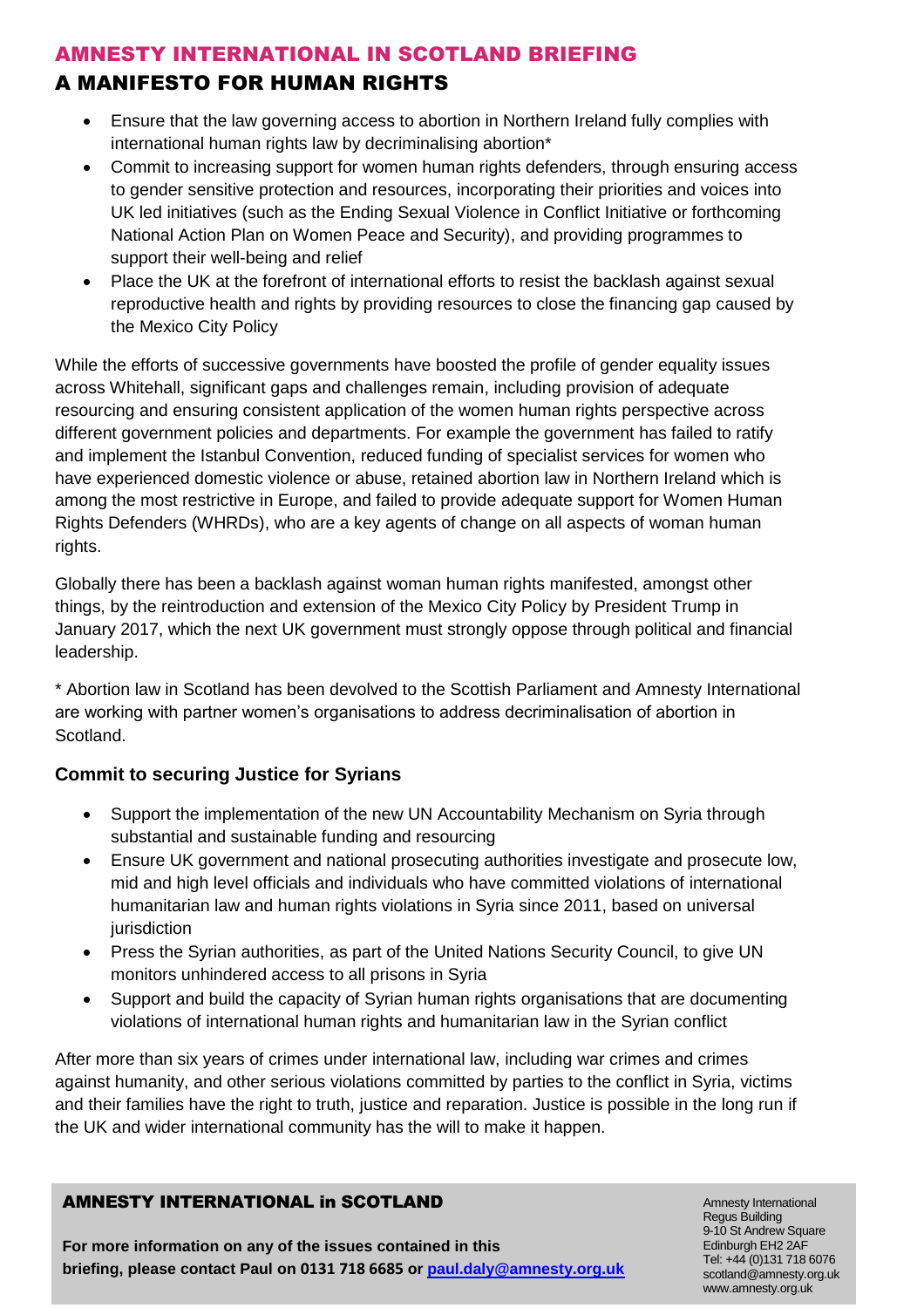# A MANIFESTO FOR HUMAN RIGHTS

Amnesty welcomes the steps taken by the First Minister of Scotland to support the training of Syrian women involved in the peace process. This commitment demonstrates how vital the participation of women is to achieving sustainable peace and this principle of female participation must remain core to securing justice for Syrians.

## **Commit to delivering an immigration system that treats people with the dignity and respect to which they're entitled**

- Guarantee that existing residence rights, under EU law, of European nationals and their family members living in the UK will be preserved following the UK's withdrawal from the EU
- End indefinite detention by introducing a time limit on its use for immigration purposes
- Commit to reforming the immigration system to ensure respect for the rights and dignity of people subjected to it and their family members

Treatment of European citizens as 'negotiating capital' in EU withdrawal is an example of harmful rhetoric and policy that fails to accord people respect and human dignity. The fears of EU citizens are made worse by an immigration system which also fails to treat people with respect. The complexity of immigration rules, the scale of immigration fees and the frequency and abruptness with which these are changed and increased produces profound uncertainty. This is exacerbated by inconsistency, error and bureaucracy at the Home Office. People's lives are turned upside down. They and their families are put at risk of indefinite detention, deportation and destitution. They are made barred or deterred from healthcare, rented accommodation and education. Their plight is made worse by the absence of legal aid and appeal rights. Moreover, the fear, destitution and marginalisation this promotes exposes people to exploitation including from abusive partners, employers and landlords and leaves them with nobody they can safely turn to for help.

There is an opportunity for looking at alternatives to detention in Scotland with the proposed closure of Dungavel but the rejection of planning permission for a replacement facility by Renfrewshire Council.

## **Commit to promoting civil society space and the work of human rights defenders abroad**

- Publish a strategic and well-resourced plan of work for the protection and promotion of human rights defenders and their space, with benchmarks to measure progress and a requirement that all UK diplomatic missions develop local strategies in consultation with HRDs
- Raise the profile of HRDs abroad, including through high-level meetings with them and statements at meetings of the UN Human Rights Council, UN Security Council, NATO, G8/20, the World Economic Forum, and the Commonwealth Heads of Government
- Commit to taking action on individual HRD cases, including through making statements on each case, raising the case at every opportunity with the relevant government, and ensuring the individual is treated in accordance with international human rights law

The current UK government is renewing efforts to promote civil society space abroad as crucial to a country's stability and economic and social development. This includes updating its internal guidance for diplomats in how best to monitor and support the work of human rights defenders

#### AMNESTY INTERNATIONAL in SCOTLAND

**For more information on any of the issues contained in this briefing, please contact Paul on 0131 718 6685 or [paul.daly@amnesty.org.uk](file:///C:/Users/nmcauliffe/AppData/Local/Microsoft/Windows/Temporary%20Internet%20Files/Content.Outlook/YS4283QT/paul.daly@amnesty.org.uk)**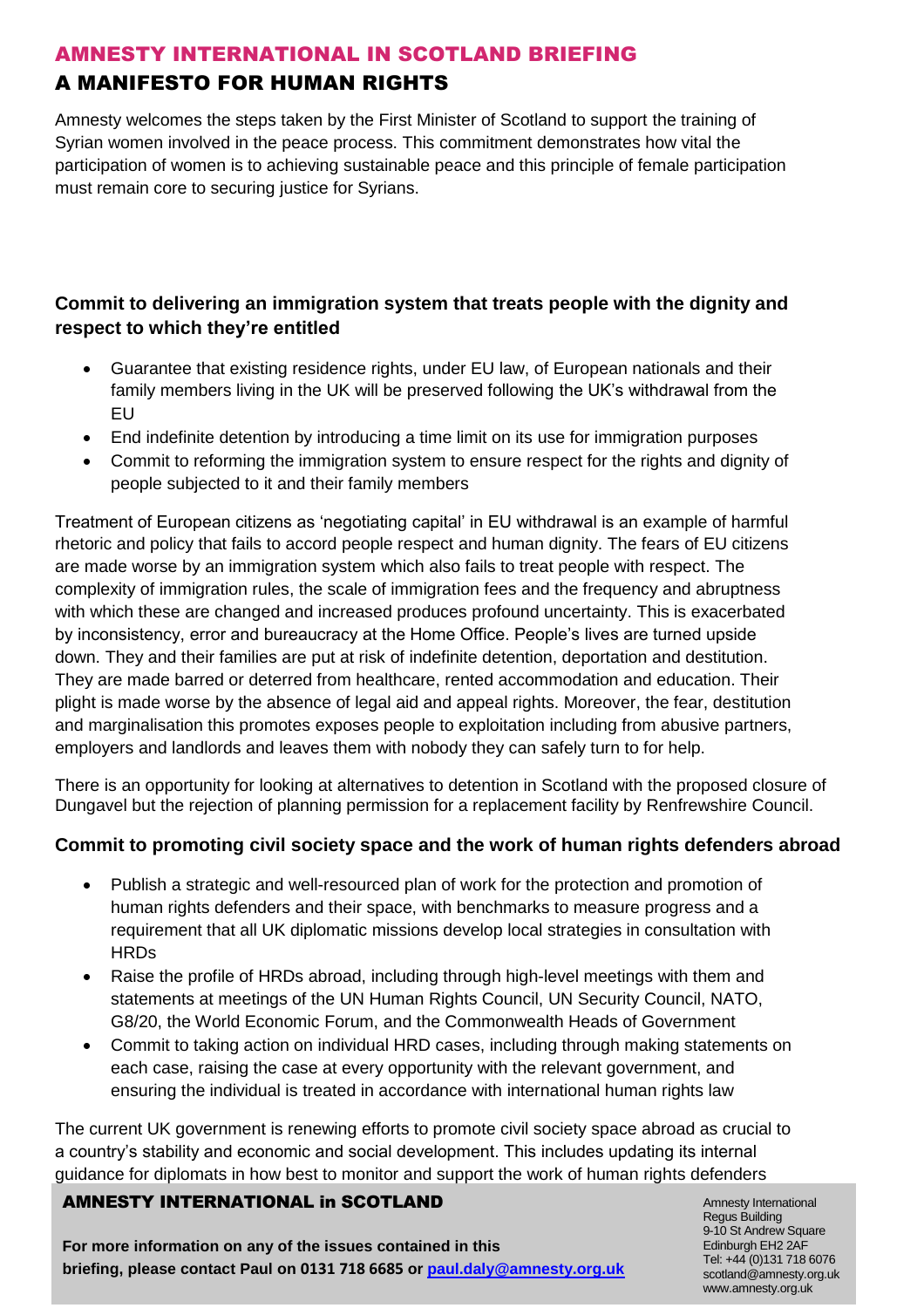# A MANIFESTO FOR HUMAN RIGHTS

(HRDs), which the government sees as underpinning democracy, tolerance, equality and respect for the rule of law.

Such efforts might help the UK to build on past successes and address concerns about the government's post-Brexit commitment in this area, given that much of its work is carried at the EU level, including through the EU Guidelines on Human Rights Defenders. However, there remain some long-standing inconsistencies in the approach of successive governments, due in part to inadequate leadership on the issue and engagement with HRDs, as well as limited policy coherence between UK human rights priorities and other agendas, including trade, development and security.

#### **Commit to ensuring companies are held to account for human rights abuses**

• Reform criminal law for human rights abuses involving companies

The current criminal law regime makes prosecuting a company for criminal offences, especially those with operations across the world, very difficult – firstly due to *the identification doctrine* i.e. difficulty of attributing liability to large and complex companies because it must be proved that people with sufficient seniority were aware of the harm; secondly due to the lack of relevant UK laws that can be applied when the decision taken in the UK causes harm in another part of the world. Both the Law Commission (in 2010) and the Joint Select Committee on Human Rights (2017) have suggested that the identification principle is not suitable for prosecuting modern day companies. Any criminal law reform must also be replicated in Scotland to ensure consistent jurisdiction for companies headquartered North of the Border.

• Ensure public procurement addresses human rights

If the next government expects businesses to take human rights issues in their supply chains seriously, it must demonstrate at least the same level of commitment in its own procurement supply chains. In keeping with the recommendations of the report of the Joint Select Committee on Human Rights (2017), public bodies should exclude companies that have not undertaken appropriate and effective human rights due diligence from all public contracts. This should also apply to export credits and other forms of government support for companies to operate overseas. Companies that have been found responsible for abuses should be excluded from public contracts for a defined period. There are both devolved and reserved aspects to procurement and Amnesty International has engaged with the Procurement Reform (Scotland) Act 2014.

• Improve access to judicial remedy for overseas victims of UK companies

Greater access to remedy for victims of human rights abuses committed by companies is one of the three pillars of the UN Protect, Respect and Remedy Framework on Business and Human Rights, which the current UK government supports and is committed to implementing. However, legislative changes have increased the financial barriers to obtaining redress through the UK courts for victims of abuse caused or contributed to by UK companies. The next UK government should enact legislation to limit or remove financial barriers that prevent victims from bringing and pursuing a case. This legislation must be replicated in Scotland to ensure consistent jurisdiction for companies headquartered North of the Border.

## **Commit to reforming abortion law**

#### AMNESTY INTERNATIONAL in SCOTLAND

**For more information on any of the issues contained in this briefing, please contact Paul on 0131 718 6685 or [paul.daly@amnesty.org.uk](file:///C:/Users/nmcauliffe/AppData/Local/Microsoft/Windows/Temporary%20Internet%20Files/Content.Outlook/YS4283QT/paul.daly@amnesty.org.uk)**